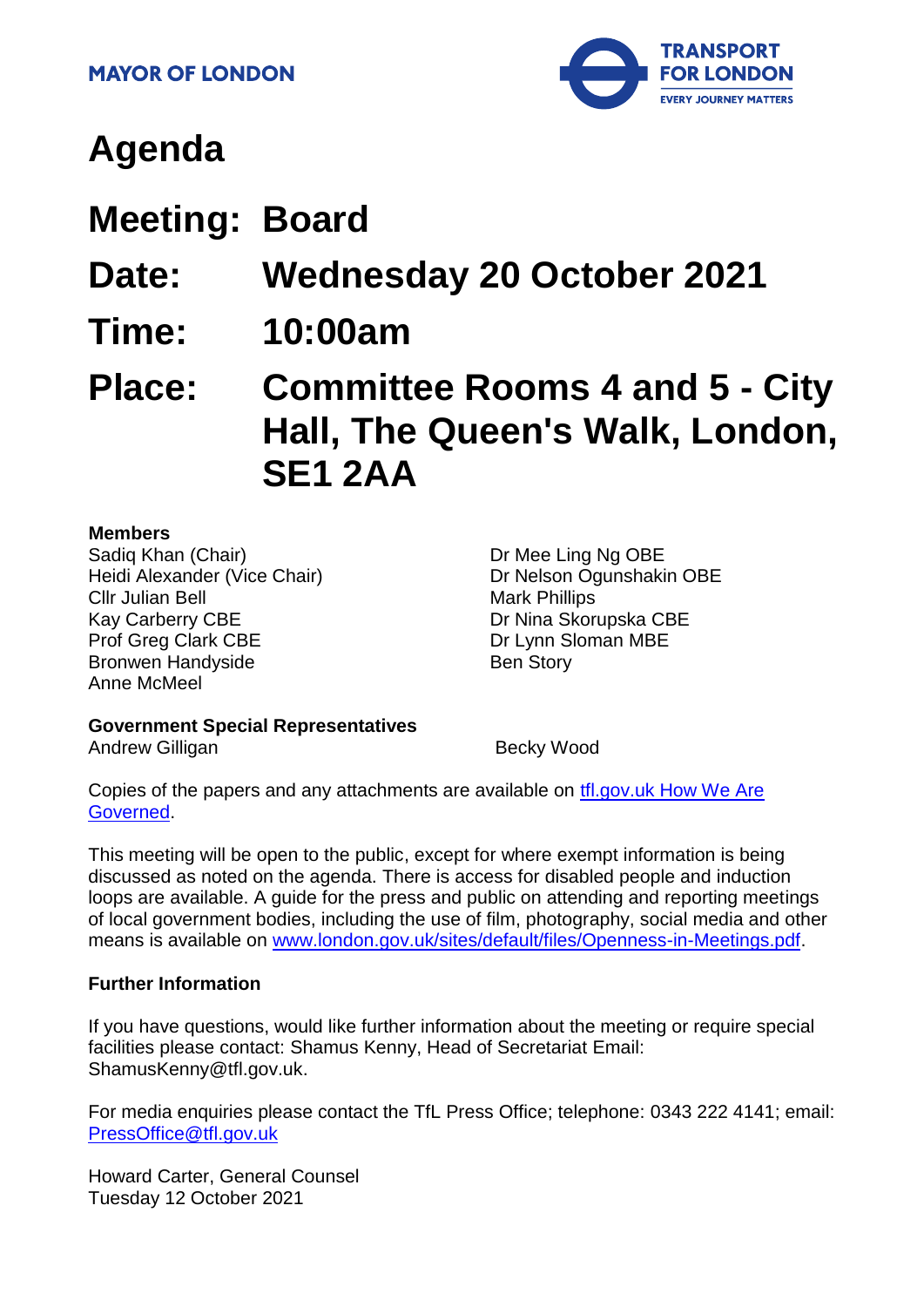## **1 Apologies for Absence and Chair's Announcements**

## **2 Declarations of Interests**

General Counsel

**Members are reminded that any interests in a matter under discussion must be declared at the start of the meeting, or at the commencement of the item of business.** 

**Members must not take part in any discussion or decision on such a matter and, depending on the nature of the interest, may be asked to leave the room during the discussion.**

**3 Minutes of the Meeting of the Board held on 28 July 2021** (Pages 1 - 18)

General Counsel

**The Board is asked to approve the minutes of the meeting of the Board held on 28 July 2021 and authorise the Chair to sign them.**

**4 Matters Arising, Actions List and Use of Delegated Authority** (Pages 19 - 26)

General Counsel

**The Board is asked to note the updated actions list and use of delegated authority and to: approve the appointment of the statutory Chief Finance Officer; and delegate authority for the future appointment of the Director of Risk and Assurance.**

#### **5 Commissioner's Report** (Pages 27 - 66)

Commissioner

**The Board is asked to note the Commissioner's Report, which provides an overview of major issues and developments since the report to the meeting on 28 July 2021 and updates Members on significant projects and initiatives.**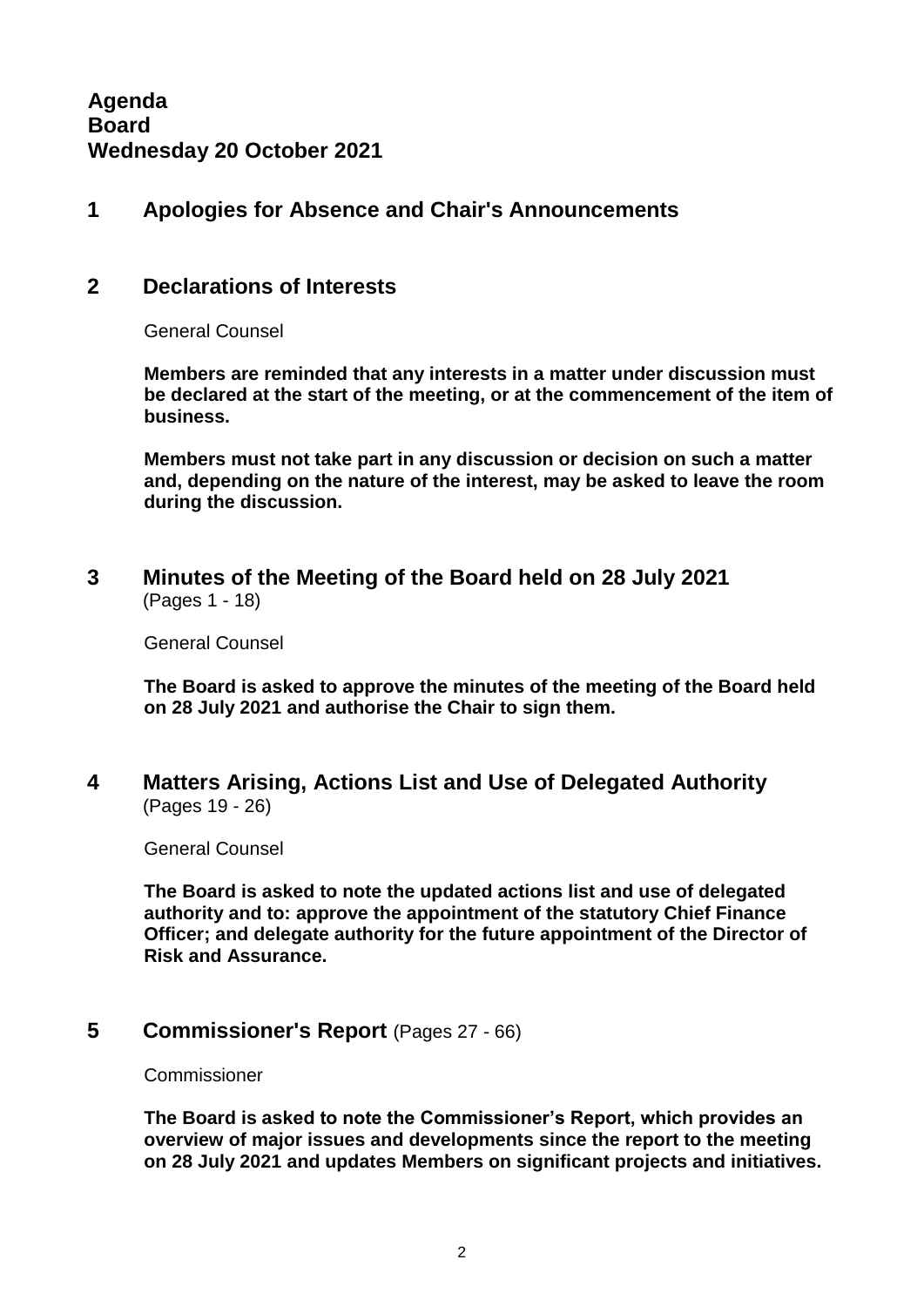**6 Elizabeth Line Operational Readiness and Crossrail Update** (Pages 67 - 70)

Commissioner and Chief Executive, Crossrail

**The Board is asked to note the paper.**

**7 Finance Report - Quarter 2, 2021/22** (Pages 71 - 88)

Chief Finance Officer

**The Board is asked to note the paper.**

**8 Report of the meeting of the Safety, Sustainability and Human Resources Panel held on 14 September 2021** (Pages 89 - 94)

Panel Chair, Kay Carberry CBE

**The Board is asked to note the report.**

**9 Report of the meeting of the Audit and Assurance Committee held on 15 September 2021** (Pages 95 - 98)

Committee Chair, Anne McMeel

**The Board is asked to note the report.** 

**10 Report of the meeting of the Elizabeth Line Committee held on 30 September 2021** (Pages 99 - 102)

Committee Chair, Heidi Alexander

**The Board is asked to note the report.**

**11 Report of the meeting of the Finance Committee held on 6 October 2021** (Pages 103 - 108)

Committee Vice Chair, Ben Story

**The Board is asked to note the report.**